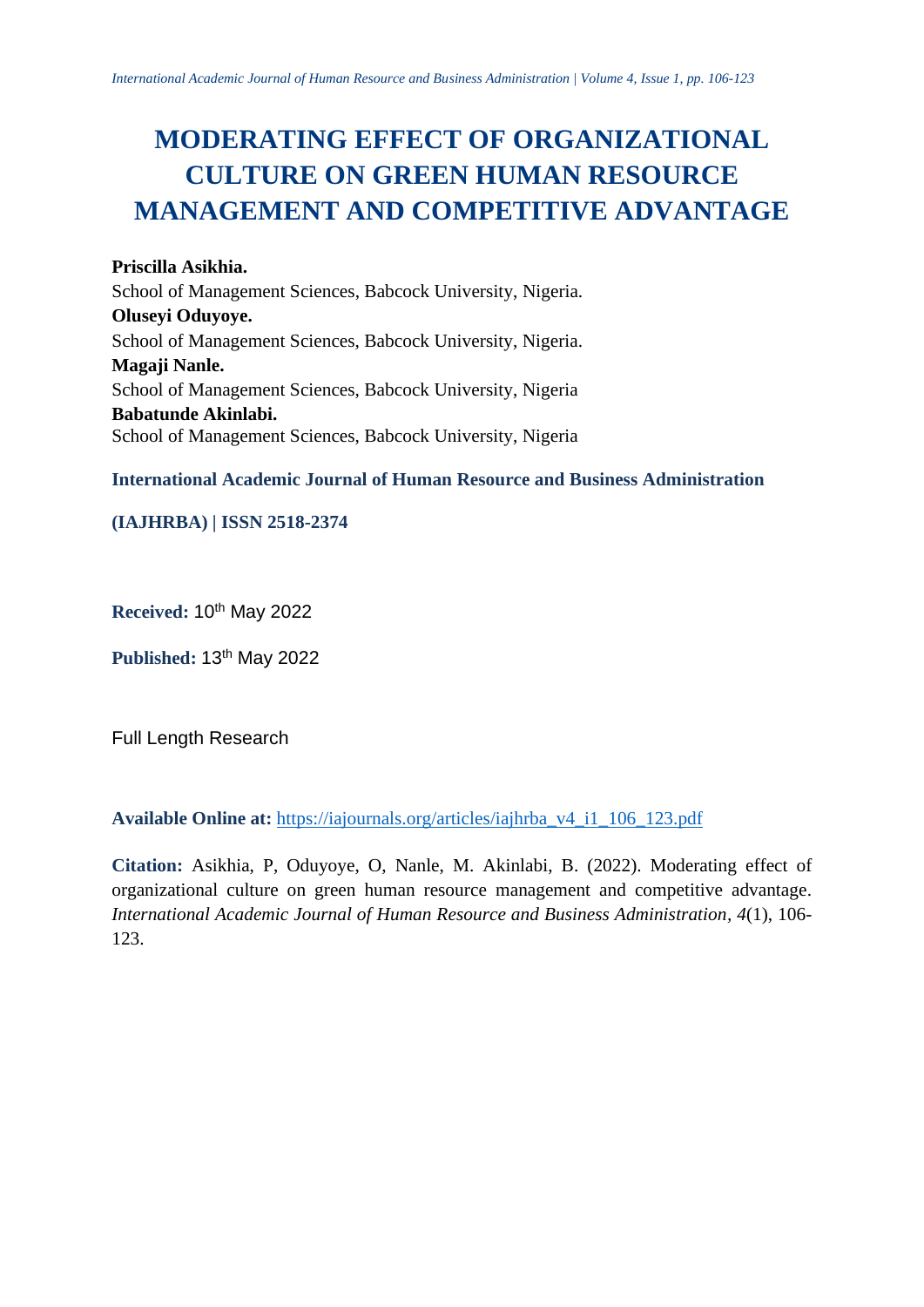#### **ABSTRACT**

The quest for green economy emanated from the degradation of the environment and the need for organisations to remain competitive. Adoption of green human resource management comes with the dare need of alignment with the culture prevalent in organisations. It thus becomes imperative to determine the effect of green human resource management on competitive advantage and the moderating effects of organizational culture on such relationship. The study adopted survey research design. The study population was 4834 staff of selected food and beverage industry in Lagos State, Nigeria. A sample size of 535 staff of top and middle level employees were enumerated. The study utilized

stratified sampling method. Adapted questionnaire was validated and used, the Cronbach's Alpha reliability for various constructs of the study were above the threshold. Data were tested and analysed using multiple and hierarchical regression. The study found that green human resource management had significant effects on competitive advantage, and green human resource management was responsible for 7% of the changes in competitive advantage of selected manufacturing firms under study. Organisational culture negatively moderated the effects of green human resource management on competitive advantage. Policy implications and recommendations were made.

#### **INTRODUCTION**

There has been a shift from conventional human resources management practices to the modern form of human resources practices (Green HRM) due to the increase awareness on the need to embrace green economy. The quest for green economy emanated as a result of the degradation of the environment, depletion of the ozone layers, and the release of harmful substances from various business activities to the environment, which often affect human health and the environment. The concept of GHRM is well known in developed world, but with limited recognition in developing countries especially Africa and Nigeria as one of the Africa developing countries is not an exception. (Olateju, 2020). Green HRM is the use of human resource management policies to promote the sustainable use of resources within business organizations and more generally, promotes the cause of environmental sustainability (Islam & Uddin 2015). A universal grant has emerged around the need for environmental management during the past two decades. The corporate sector has increased the adoption of green management systems where these types of initiatives became an important factor in forward thinking businesses around the world, Halawi and Zaraket (2018) argued that companies around the world are taking a greener approach inside their organizations. They are considering two essential elements: environmentally friendly HR practices and the preservation of knowledge capital. In addition, they are experiencing a positive and congenial effect on the patterns of employee relations in the organization. This also has a positive influence on the mindset of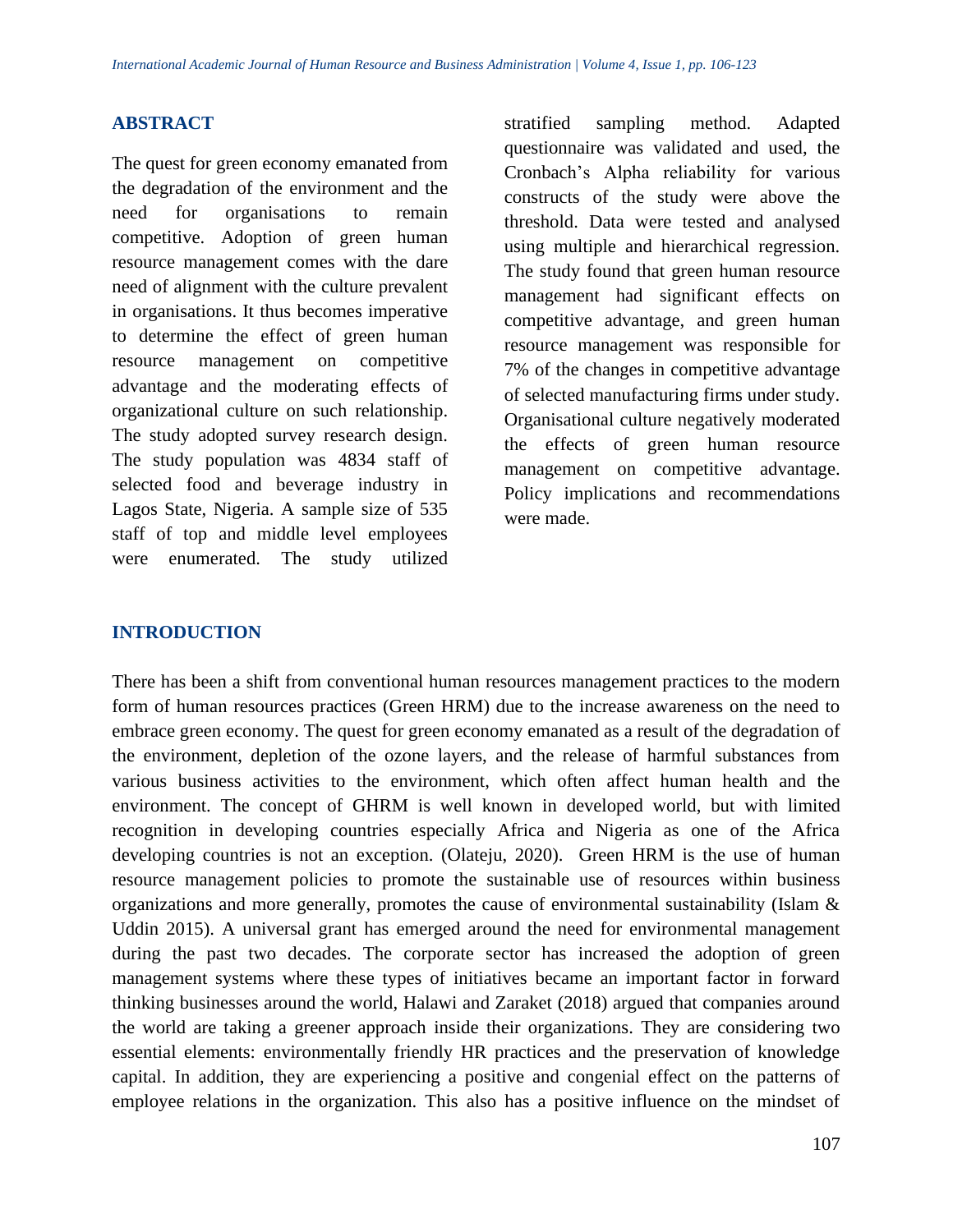employees as they feel that apart from their functional contribution on the job, they have an important responsibility in preserving the environment. Thus, this study focuses on filling this research gap by examining the extent to which green human resource management effects on competitive advantage of manufacturing firm in Nigeria and the moderating effects of culture on it.

Several studies have been carried out on green human resource management and competitive advantage of food and beverage manufacturing firms in different areas, organizations, countries, and (Afolaranmi, Oduyoye, & Asikhia, 2019; Chaudhary, 2018; Wayne, & Nuttaneeya, 2015; Shen, Dumont, & Deng, 2018; Yusmani, Nejati, Kee, & Azlan 2018; Guiyao, Yang, Yuan, Pascal, & Jin 2018; Muzammel, 2019). Nevertheless, the linkage between green human resources dimensions and competitive advantage of food and beverage manufacturing firms in Lagos State, Nigeria has not been properly established, hence the need to fill this gap. The competitive business environment has created complexity and sophistication in the business decision-making process, which requires strategic management. Managing various and multifaceted internal activities is only part of the modern executive's responsibilities. The firm's immediate external environment poses another set of challenges. To effectively cope with the challenges that affect the ability of a company to grow profitably, top management design processes that are capable of facilitating the optimal positioning of the firm are significant. The strategic processes allow more accurate anticipation of environmental changes and improved preparedness for reacting to unexpected internal and competitive demands (Amida Essien, & Olademeji, 2019; Egwakhe, Falana, Asikhia, & Magaji, 2020). Furthermore, previous studies have mainly focused on one type of innovation at the expense of other types (Azar & Ciabuschi, 2016). However, Damapour, and Aravind (2011) argue that the adoption of a single type or even a set of innovations of "only one type" may not enable firms to fully realize the positive effects on performance. The most Manufacturing sector in Nigeria, in terms of performance, prove to have a competitive advantage through differentiation while some are having it through cost. The truth is that the manufacturing firm did not pay proper attention to the foundation of competitive advantage. Some the manufacturing firm succeeded, while some failed because of a set of problems, such as the financing factor, management experience factor, marketing factor, innovation factor, and many others, within which, in the frame of worldwide economic practices (Eniola & Entebang, 2014). Hence the need to evaluate the effect of green human resource dimensions on the competitive advantage of manufacturing firms in Lagos State Nigeria.

Organizational culture creates the environment in which systems, processes and procedures are embedded, it is expected that for firms to adopt green human resource management strategies it is important to create concomitant environment that could facilitate its implementation. Several studies have carried out the moderating effect of organizational culture on the relationship between green human resource management and organizational performance of selected food and beverage firms in different areas, organizations, countries, and contexts (Bisseker, 2014;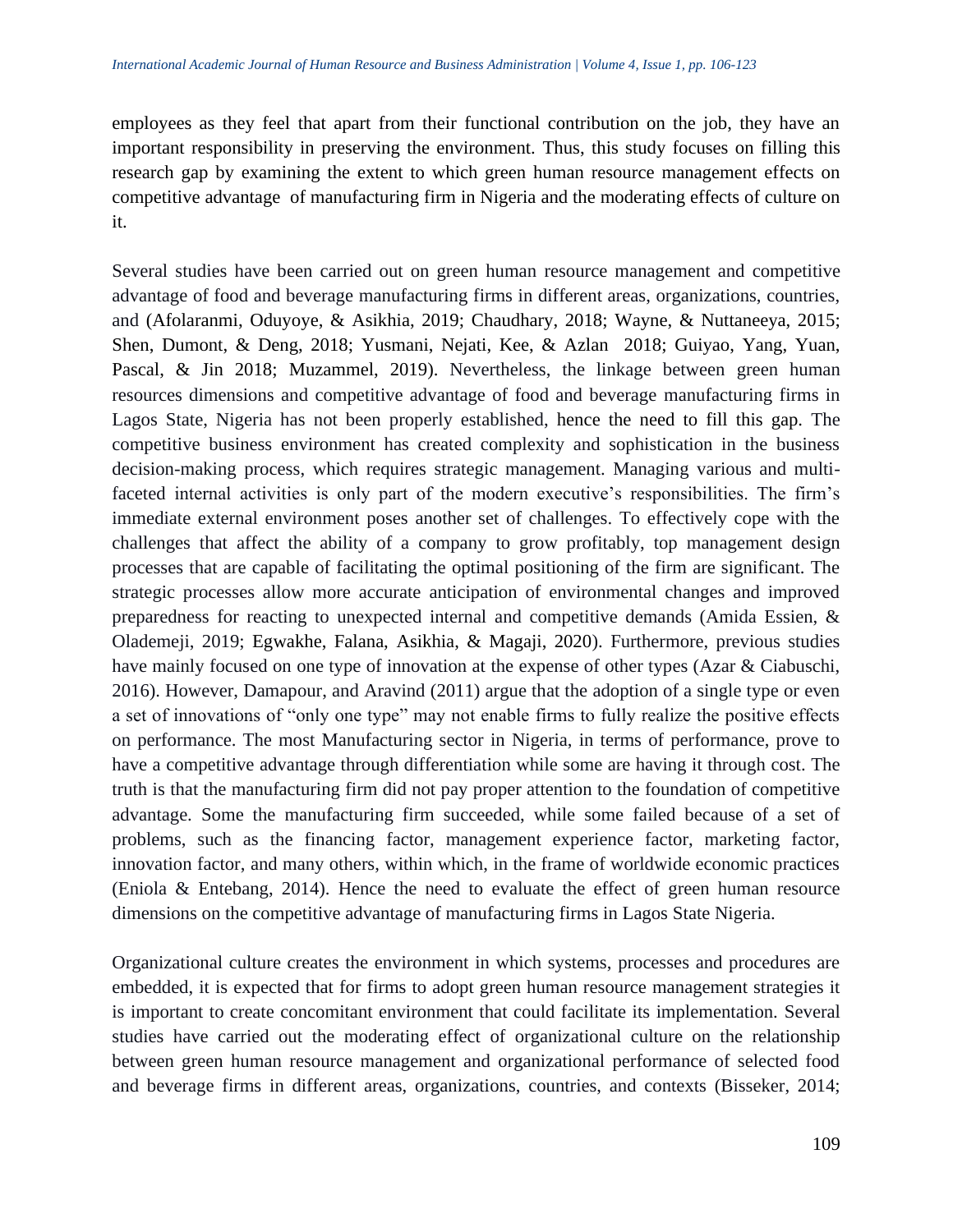Kathuku, 2017; Rungani & Potgieter, 2018; Wagner, 2015;). Nevertheless, the linkage between the moderating effect of organizational culture on the relationship between green human resource management and organizational performance of food and beverage manufacturing firms in Lagos State, Nigeria has not been properly established (Adepoju, Akinwale, & Olomu, 2017; Olateju, 2020). This, therefore, leaves a gap that needs to be attended to in the case of the moderating effect of organizational culture on the relationship between green human resource management and organizational performance of food and beverage manufacturing companies in Lagos State. Corporate rascality, a display of unethical practice by top executives has gradually gained dominance in the Nigerian food and beverage manufacturing sector and these have defined the prevailing culture in the organizations (Ali, 2016). And these practices have festered and grown largely, as self-interest of top management tends to precede the overall organizational goal of ensuring that shareholders have maximum returns for their investments.

#### **LITERATURE REVIEW AND HYPOTHESIS DEVELOPMENT**

Green HRM involves undertaking environment-friendly HR initiatives resulting in greater efficiency, lower costs, and better employee engagement and retention, which in turn, help organizations to reduce employee carbon footprints through electronic filing, car sharing, job sharing, teleconferencing, and virtual interviews, recycling, telecommuting, online recruitment and training, energy-efficient office spaces (Sheopuri & Sheopuri, 2015). Green Human Resource Management plays an important role in the industry to promote environment-related issues. The Green HRM may also help the employers and manufacturers in building brand image and reputation. Organizations need to conduct an environmental audit, thus changing the organizational culture, thinking about waste management, pollution, and helping the society and its people, those who are getting affected by pollution. It will also make employees and society members aware of the utilization of natural resources more economically and encourage ecofriendly products.

Some benefits of Green human resource management are; helping companies bring down costs without losing their talent. Organizations have huge growth opportunities by being green and creating a new friendly environment, which helps in enormous operational savings by reducing their carbon footprint. It helps in achieving higher employee job satisfaction and commitment, which leads to higher productivity and sustainability. Create a culture of concern for the wellbeing and health of fellow workers (Opatha & Arulrajah, 2014). It also helps to improve the retention rate of employees and improves the public image. Any time a firm adds a green initiative to its workplace, it can use the event to generate positive public relations. Organizations can promote environmental contributions to the media through press releases to earn the attention of potential customers and possible new sales, promote employee morale, improvement in attracting better employees, reduction in the environmental impact of the company, improved competitiveness, and increase overall performance, reduction of utility costs significantly. Even small businesses can significantly reduce their utility costs by using technologies that are energy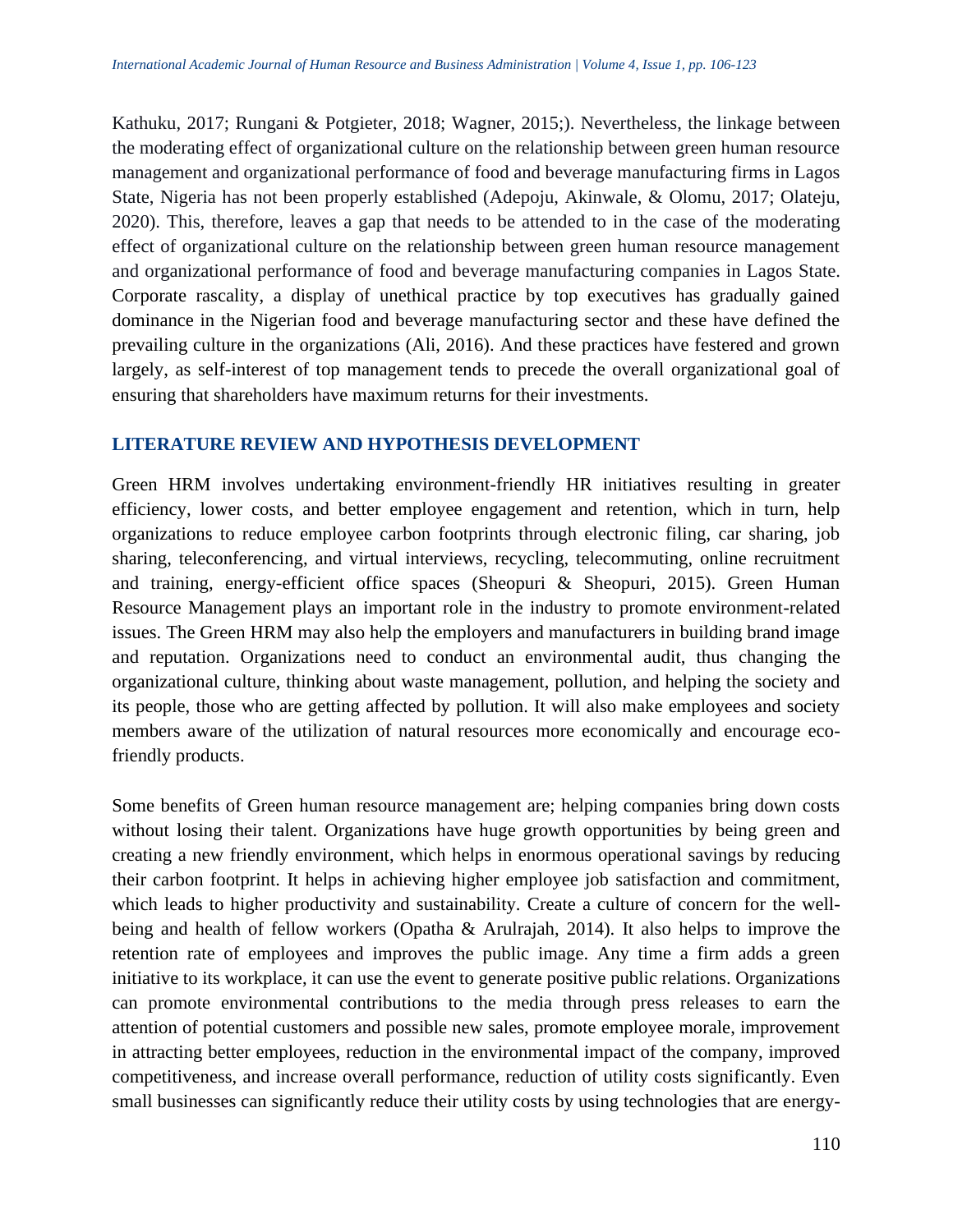efficient and less wasteful. Going green is easier with the assistance of governments, local municipalities, water supply authorities, and electric companies that offer tax incentives and rebates. Some government agencies, commercial businesses, and nonprofit institutions mandate that only businesses that meet specific green standards can bid on their contracts (Sanyal, 2017). Some also mandate that their purchasing departments only buy green products or use products and services sold by companies that meet certain green standards, reducing environmental damage. Other benefits also include encouraging employees through training and compensation, Today, most educated and affluent consumers look for companies that adopt environmental standards. Organizations pursuing environment-friendly human resource policies are also immensely benefited from the policy. This may help in arriving at greener products and green savings from waste elimination. The promotion of such values may also indirectly improve consumer satisfaction (Aranganathan, 2018).

Almanda and Borges (2018), examined the role of human resource (HR) management to achieve organizational sustainable competitive advantage (SCA), through the Natural Resource-Based View (NRBV) perspective. The major contribution of this study was that it offered an integrative framework of HR practices and NRBV strategies. This paper also adds value to managers by presenting ways to implement HR management for organizational sustainability achievement. HR management has a positive effect on organizational sustainable competitive advantage. Hamod and Majeed (2021) discuss the impact of green resource human management practices, components (Green employment, Green training development, Green performance management evaluation, Compensation & Green incentive systems) enhancing sustainable competitive advantage. Results showed that there is a statistically significant relationship between green human resource management and sustainable competitive advantage. Aykan (2017) investigated Gaining competitive advantage through green human resource management he found that there is a negative effect between competitive advantage and green human resource management. Based on the aforementioned, it is therefore hypothesized that:

**H01:** There is no significant relationship between Green human resource dimensions and the competitive advantage of selected manufacturing firms in Lagos State Nigeria*.*

Al-Swidi, Gelaidan, and Saleh (2021) evaluated on the determinants and outcomes of green organisational culture and employees' green behaviour. The findings confirmed the effect of environmental concern, green human resource management and green leadership behaviour on green organizational culture. Furthermore, green organizational culture was confirmed to have a significant positive relationship with employees' green behaviour and organisational environmental performance. Importantly, green organizational culture also mediates the relationship between environmental concern, green human resource management, green leadership behaviour and employees' green behaviour. The originality of this study contributes to the current literature on green behaviour by examining these relationships and testing the mediation effects. It also offers guidelines for decision makers on how to maximize employees'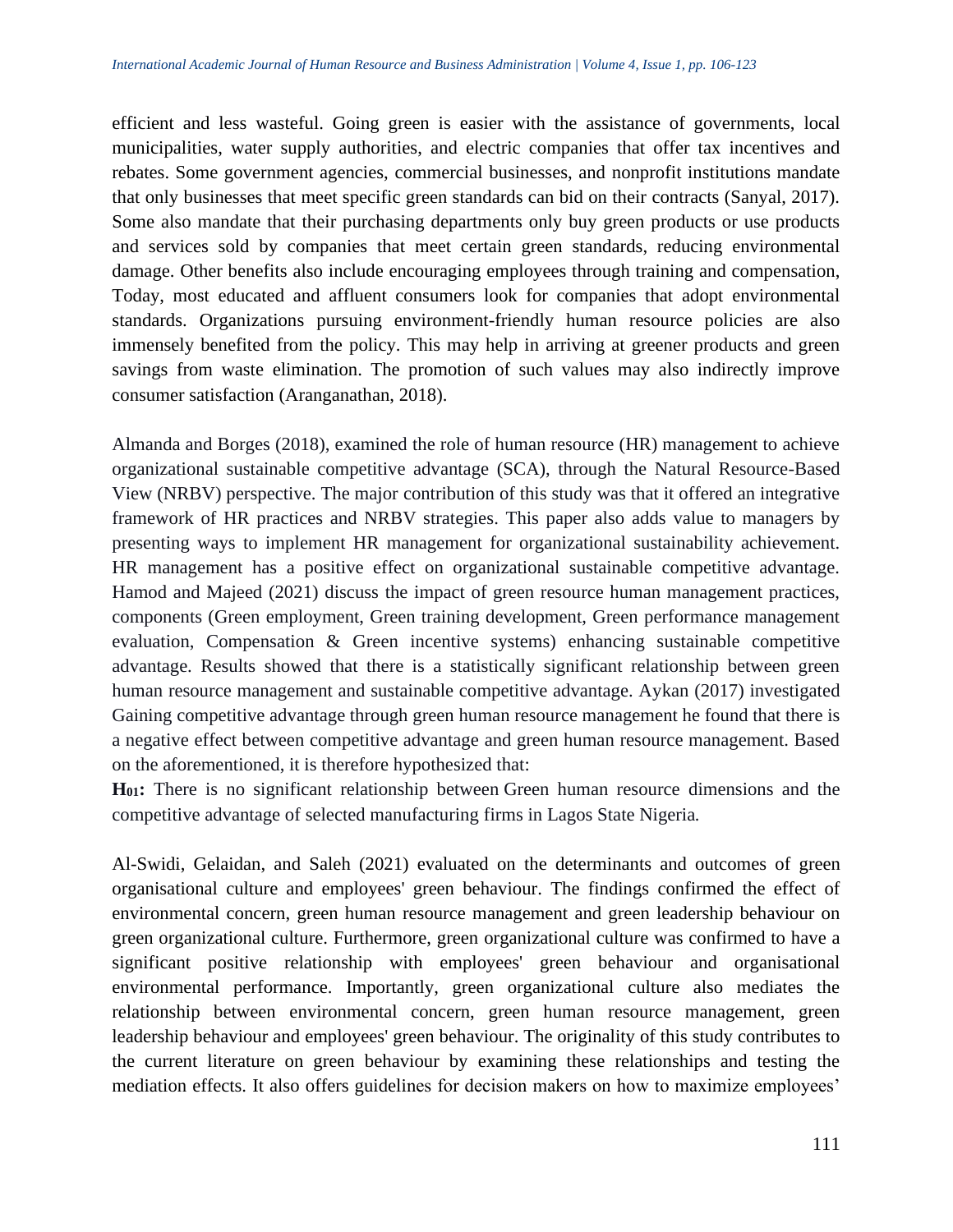green behaviour in their workplace and subsequently create a culture of environmentally friendly organization.

Hadjri, Perizade, and Farla (2019) investigated the effect of GHRM, which consists of Green Recruitment and Selection (GRS), Green Training (GTR), and Green Compensation (GCO), directly on environmental performance (EP) and indirectly through green organizational culture (GOC) at state hospitals of Palembang. The results of the study show that there is an indirect influence between GRS and GCO on EP through GOC, while GTR does not have an indirect influence on EP through GOC as an intervening variable. Based on the aforementioned, it is therefore hypothesized that:

**H02:** Organizational Culture has no significant moderating effect on the relationship between green human relationship management and the performance of manufacturing companies in Lagos State Nigeria.

## **METHOD**

This research is empirical, it is based on primary data, it adopts explanatory cross-sectional survey research design which includes the analysis of quantitative data with the use of structured validated questionnaire at a point in time of the study, which has the advantage of being costeffective and less time consuming.

#### **The Study Context, Sampling and Data collection**

The population of the study comprised selected food and beverages companies in Lagos State Nigeria that deal in fast moving consumer goods (FMCG). The Manufacturers Association of Nigeria (MAN) has one hundred and eighty-five (185) registered members in the food and beverage sector (MAN, 2018). Fifteen (15) members from this category of food and beverages companies have their head offices and factories in Lagos and Ogun States. For the purpose of brevity, this study focused on four (4) registered members of MAN in Lagos because they are fast moving consumer goods (FMCG) companies that had implemented changes as a result of economic and operational dynamism. The population of the study is the total number of staff in the specified categories from these four (4) companies, which is four thousand eight hundred and thirty - four (4834). The target population consists of management, senior and junior personnel of the selected Food and Beverages firms in Lagos State. The choice of Lagos State as the study area was because it houses the corporate head offices of the selected companies and the relevant staff-levels surveyed. These selected companies are seen as market leaders in the food and beverage manufacturing sector judging from their profile, portfolio, market reach, acceptability and financial performance as determined from the Nigeria Stock Exchange (2021) also because they are significant players in the fast-moving consumer goods (FMCG) industry that had strategically managed changed processes within the last two years.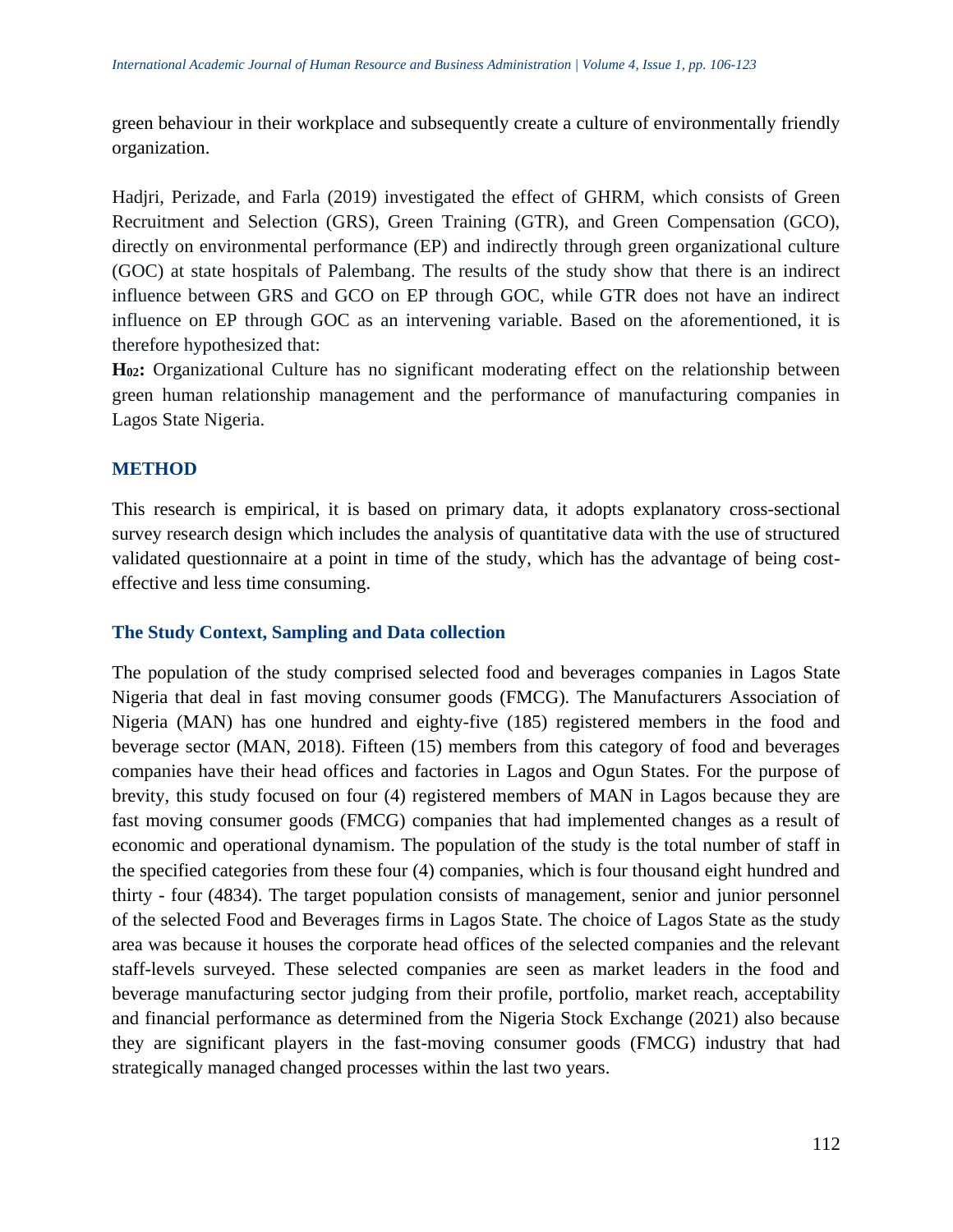The variables under consideration seek the perception of respondents on each construct and this was achieved through primary data alone. The primary data was collected by administering the questionnaire to the target respondents. The copies of the questionnaires were distributed in person as well as with the support of trained research assistants (and where applicable, staff in various manufacturing companies), with specific instructions on the administration process which involves administering copies of questionnaires from the respondents.

The questionnaires were adapted from extant literature and was used to collect data relating to both dependent and independent variables. Green human resource management is the independent variable and its sub-variables are green human resource planning, green recruitment, green training, green reward management, and green selection. The dependent variable is organisational performance and its sub-variables are firm profitability, firm growth, innovation, market share and competitive advantage with moderating variable of environmental policy and Organisational culture. The questionnaire contains three parts; part I was for demographic data while Part II obtained information required for the analysis of the study variables. Part II has five sections (A-E) which focused on the independent variables while part III was for the dependent variable. Other section contains constructs for the moderating variable. Each variable's question was designed in the form and the design has 6-point-type Likert scale of Very High (VH) = 6, High (H) =5, Moderately High (MH) = 4, Moderately Low (ML) = 3, Low (L) = 2 and Very  $Low = 1$ .

#### **Measurement of Variables**

Drawing from this study's research framework, the following dependent variables - competitive advantage, independent variable - green human resource management includes green human resource planning, green recruitment, green training, green reward management, and green selection. And the moderating variable is the organizational culture.

#### **Data Analysis**

The study employed a regression analysis to first establish the functional relationship between green human resource management and competitive advantage and subsequently assessed the moderating effect of organizational culture with hierarchical regression.

Model Specification  $Y = f(XZ)$ Y = Dependent Variable  $X =$ Independent Variables  $Z =$ Moderating Variable Where:  $Y =$  Competitive Advantage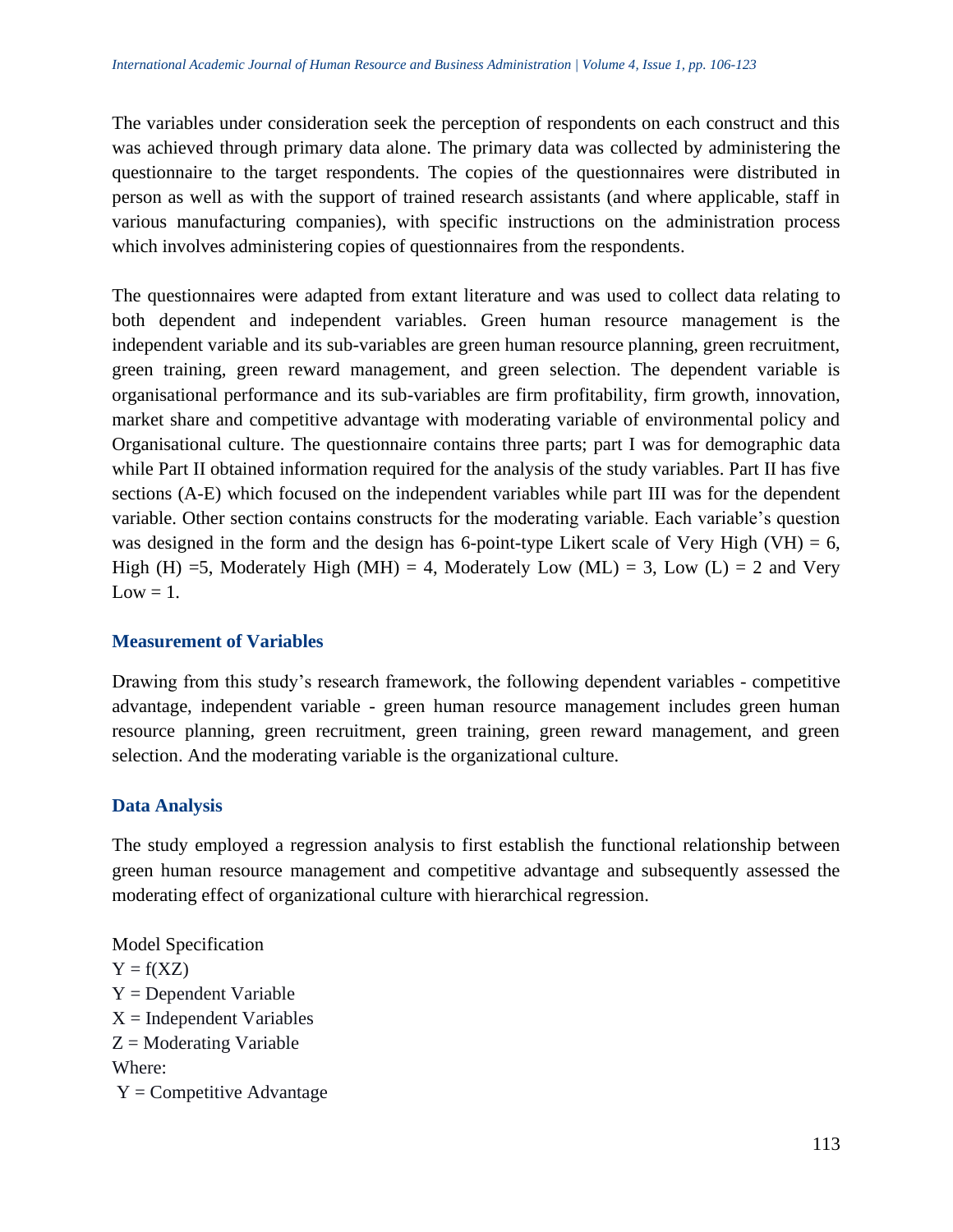```
X= Green Human Resource Management
X = (x1, x2, x3, x4, x5)Z = (z1)Where:
        Y1 = Competitive Advantage (CA)
X = (x1, x2, x3, x4, x5)x1 = Green Human Resource Planning (GHP)
x2 = Green Recruitment (GR)
x3 = Green Training and Development (GTD)
x4 = Green Reward Management (GRM)
x5 = Green Selection (GS)
Z= Moderating Variable
Z1= Organisational Culture (OC)
\alpha0 = Constant term
β1, β2, β3, β4 & β5 = Coefficients of Explanatory Variables
µi =Error term
The functional relationships and regression equations for the hypotheses are restated:
Hypothesis One
Y = f(x1, x2, x3, x4, x5)Y = α0 + β1x1+ β2x2+ β3x3+ β4x4+ β5x5+ µi---------------------------------- Regression equation 
1
Hypothesis Two
Y = f(X * z2)Y= α0 + βiXi+ βizz2+ βizX*z2 + µi----------------------------------------------------- Regression 
equation 2
```
#### **RESULTS AND DISCUSSION**

#### **Validity and Reliability Test**

The research instrument was subjected to expert opinion validity as recommended by Raza and Nawaz (2011). To make sure that the research instrument was valid, the instrument was subjected to content and construct validity. Expert opinion was sorted to establish the content validity. Construct validity was measured statistically using Principal Component Factor Analysis (PCFA). Kaiser-Meyer-Olkin measures (KMO), Bartlett's Test of Sphericity was used to determine sample adequacy while Average Variance Extracted (AVE) was used to determine the construct validity. If the result of the KMO is greater than 0.5, it means that the questions measure the variables in the study. The result of the Bartlett test of Sphericity at 0.000 which is less than 5%, indicate that there is a highly significant relationship among variables in measuring the variables under study. The Average Variance Extracted  $(AVE) > 0.5$  was used to test the construct and convergent validity of the research instrument.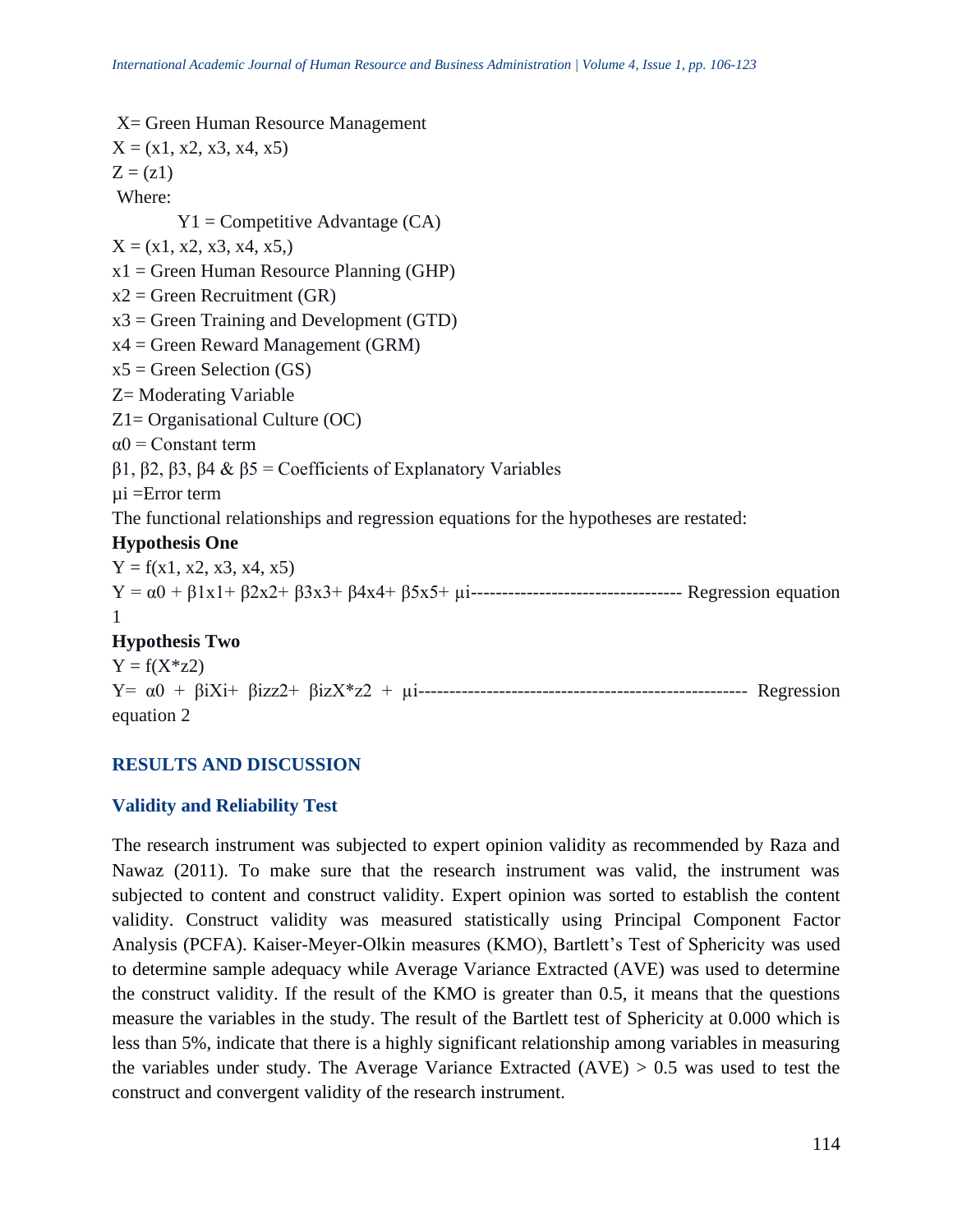| <b>Construct</b>                         | <b>Number</b><br>of Initial<br><b>Items</b> | <b>Number</b><br>of Items<br><b>Finally</b><br><b>Retained</b> | <b>KMO</b> | <b>Bartlett's</b><br><b>Test of</b><br><b>Sphericity</b> | Sig.  | <b>AVE</b> |  |  |
|------------------------------------------|---------------------------------------------|----------------------------------------------------------------|------------|----------------------------------------------------------|-------|------------|--|--|
| Human<br><b>Resource</b><br><b>Green</b> |                                             |                                                                |            |                                                          |       |            |  |  |
| <b>Management</b>                        |                                             |                                                                |            |                                                          |       |            |  |  |
| Human<br>Green<br>Resource               | $\overline{4}$                              | 4                                                              | 0.751      | 73.425                                                   | 0.000 | 0.605      |  |  |
| Planning                                 |                                             |                                                                |            |                                                          |       |            |  |  |
| <b>Green Recruitment</b>                 | 4                                           | 3                                                              | 0.563      | 98.293                                                   | 0.000 | 0.724      |  |  |
| <b>Green Reward Management</b>           | $\overline{4}$                              | 4                                                              | 0.525      | 326.081                                                  | 0.000 | 0.662      |  |  |
| <b>Green Selection</b>                   | 4                                           | 4                                                              | 0.570      | 428.352                                                  | 0.000 | 0.816      |  |  |
| Training<br>and<br>Green                 | $\overline{4}$                              | 4                                                              | 0.590      | 91.233                                                   | 0.000 | 0.62       |  |  |
| Development                              |                                             |                                                                |            |                                                          |       |            |  |  |
| <b>Competitive Advantage</b>             | $\overline{4}$                              | 4                                                              | 0.596      | 157.704                                                  | 0.000 | 0.694      |  |  |
| <b>Moderating Variables</b>              |                                             |                                                                |            |                                                          |       |            |  |  |
| <b>Organisational Culture</b>            | 4<br>$\lambda$ and $\lambda$ and $\lambda$  | 5                                                              | 0.606      | 175.452                                                  | 0.000 | 0.679      |  |  |

#### **Table 1: Validity and Reliability test for measuring items**

**Source: Researcher pilot Survey (2021)**

#### **Green Human Resource Management and Competitive Advantage**

**H01:** Green human resource management dimensions have no significant effect on competitive advantage of selected food and beverage firms in Lagos State Nigeria.

**Table 2: Summary of multiple regression analysis for the effect of Green human resource management on competitive advantage of selected food and beverage firms in Lagos State Nigeria.**

| <b>Model</b>                            | <b>Beta</b> | t        | Sig. | $\mathbf R$       | $\mathbf{R}^2$ | Adj.<br>$\mathbf{R}^2$ | Anova<br>Sig. | F(df)             |
|-----------------------------------------|-------------|----------|------|-------------------|----------------|------------------------|---------------|-------------------|
| (Constant)                              | 3.301       | 19.256   | .000 |                   |                |                        |               |                   |
| human<br>Green<br>resource<br>planning  | .067        | .967     | .334 |                   |                |                        |               |                   |
| Green recruitment                       | $-.008$     | $-.115$  | .909 | .281 <sup>a</sup> | .079           | .070                   | 0.000         | 9.331<br>(5, 545) |
| training<br>and<br>Green<br>development | .285        | 3.316    | .001 |                   |                |                        |               |                   |
| Green<br>reward<br>management           | .057        | .750     | .453 |                   |                |                        |               |                   |
| Green selection                         | $-179$      | $-2.450$ | .015 |                   |                |                        |               |                   |

a. Dependent Variable: Competitive advantage

b. Predictors: (Constant), green human resource planning, green recruitment, green training and development, green reward management, green selection.

**Source: Researcher's Field Survey Results (2022)**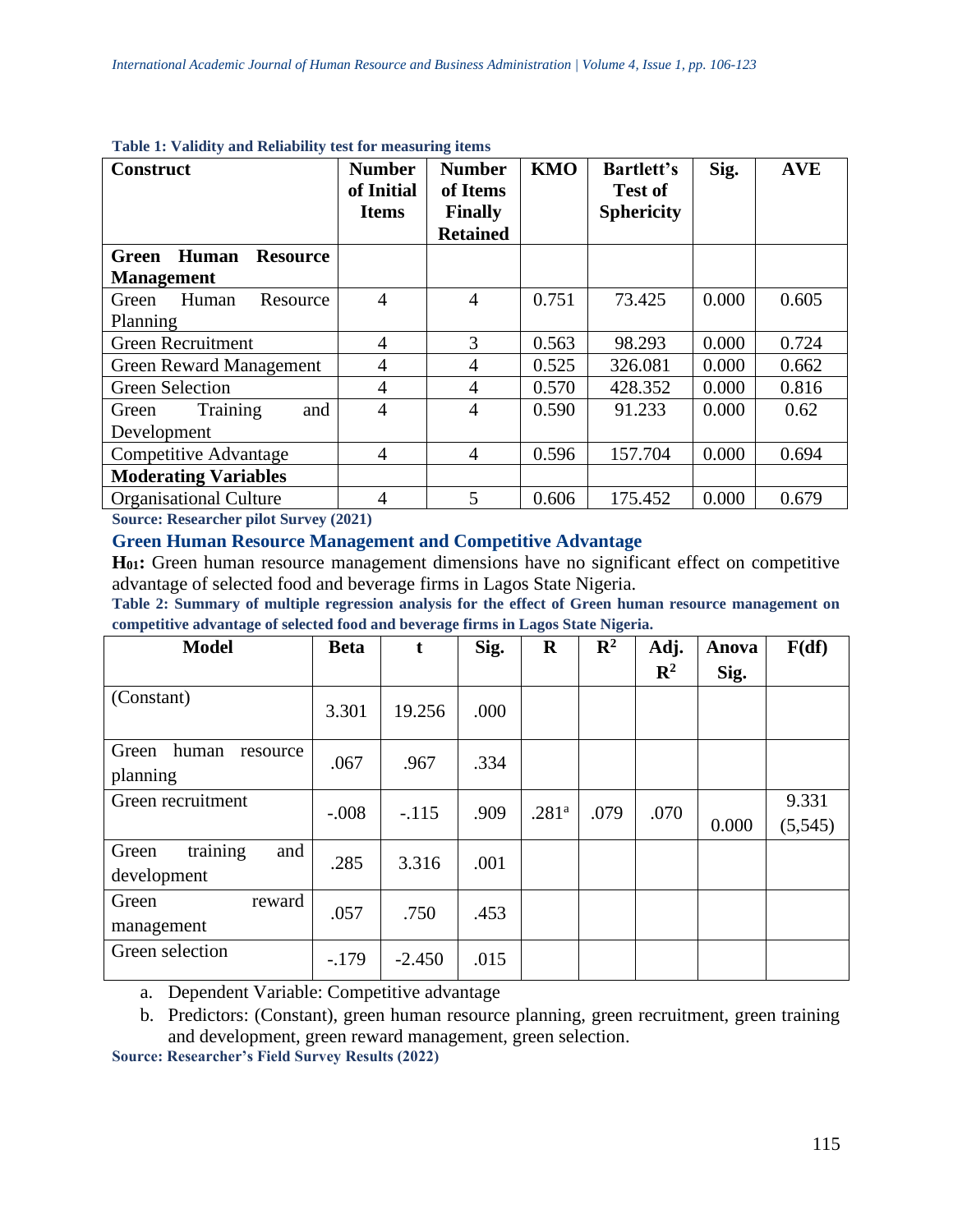Table 2 presents the results of multiple regression analysis for the effect of green human resource management on competitive advantage of selected food and beverage firms in Lagos State Nigeria. Table 4.19 presents a model summary which establishes how the model equation fits into the data. The *Adj R*<sup>2</sup> was used to establish the predictive power of the study's model. From the results, Green human resource management (green human resource planning, green recruitment, green training and development, green reward management, green selection) have positive effect on competitive advantage of selected manufacturing firms  $(R = 0.281, p=0.000)$ . The Adjusted coefficient of determination (Adj  $\mathbb{R}^2$ ) of 0.070 shows that green human resource management predicts 7% of the changes in competitive advantage of selected manufacturing firms under study. This result suggests that green human resource management influence 7% of competitive advantage of selected food and beverage firms in Lagos State Nigeria.

# **Green Human Resource Management, Organizational Culture, and Competitive Advantage**

H<sub>02</sub>: Organisational culture has no significant moderating effect on the relationship between Green human resources management and competitive advantage of selected food and beverage firms in Lagos State, Nigeria.

| Table 3: Summary of hierarchical regression analysis for the moderating effect of organisational culture on |  |  |                                             |  |  |  |  |  |  |  |
|-------------------------------------------------------------------------------------------------------------|--|--|---------------------------------------------|--|--|--|--|--|--|--|
| the functional relationship between green human resource management and competitive advantage of            |  |  |                                             |  |  |  |  |  |  |  |
| selected food and beverage firms in Lagos State, Nigeria                                                    |  |  |                                             |  |  |  |  |  |  |  |
|                                                                                                             |  |  | the company's company's company's company's |  |  |  |  |  |  |  |

| <b>Model</b>                           | <b>Beta</b> | t        | Sig. | $\mathbf R$       | $\mathbb{R}^2$ | Adj.           | $\Delta$ R <sup>2</sup> | $\Delta F$ | Sig. F        |
|----------------------------------------|-------------|----------|------|-------------------|----------------|----------------|-------------------------|------------|---------------|
|                                        |             |          |      |                   |                | $\mathbf{R}^2$ |                         |            | <b>Change</b> |
| $(Constant)^a$                         | 3.159       | 24.320   | .000 | .344 <sup>a</sup> | .119           | .117           | .119                    | 73.892     | 0.000         |
| <b>GHRM</b>                            | .269        | 8.596    | .000 |                   |                |                |                         |            |               |
| F & Anova Sig: 73.892 (1,549), p=      |             |          |      |                   |                |                |                         |            |               |
| .000                                   |             |          |      |                   |                |                |                         |            |               |
| $(Constant)^b$                         | 2.476       | 15.014   | .000 | .424 <sup>b</sup> | .180           | .177           | .061                    | 40.791     | 0.000         |
| <b>GHRM</b>                            | .219        | 7.024    | .000 |                   |                |                |                         |            |               |
| Organisational<br>culture              | .194        | 6.387    | .000 |                   |                |                |                         |            |               |
| F & Anova Sig: $60.019$<br>$(2,548)$ , |             |          |      |                   |                |                |                         |            |               |
| $p=.000$                               |             |          |      |                   |                |                |                         |            |               |
| $(Constant)^c$                         | $-.699$     | $-2.066$ | .039 | .563 <sup>c</sup> | .317           | .313           | .137                    | 109.916    | 0.000         |
| <b>GHRM</b>                            | .984        | 12.566   | .000 |                   |                |                |                         |            |               |
| Organisational                         | 1.025       | 12.207   | .000 |                   |                |                |                         |            |               |
| culture                                |             |          |      |                   |                |                |                         |            |               |
| GHRM*                                  |             |          |      |                   |                |                |                         |            |               |
| Organisational                         | $-199$      | 10.484   | .000 |                   |                |                |                         |            |               |
| culture                                |             |          |      |                   |                |                |                         |            |               |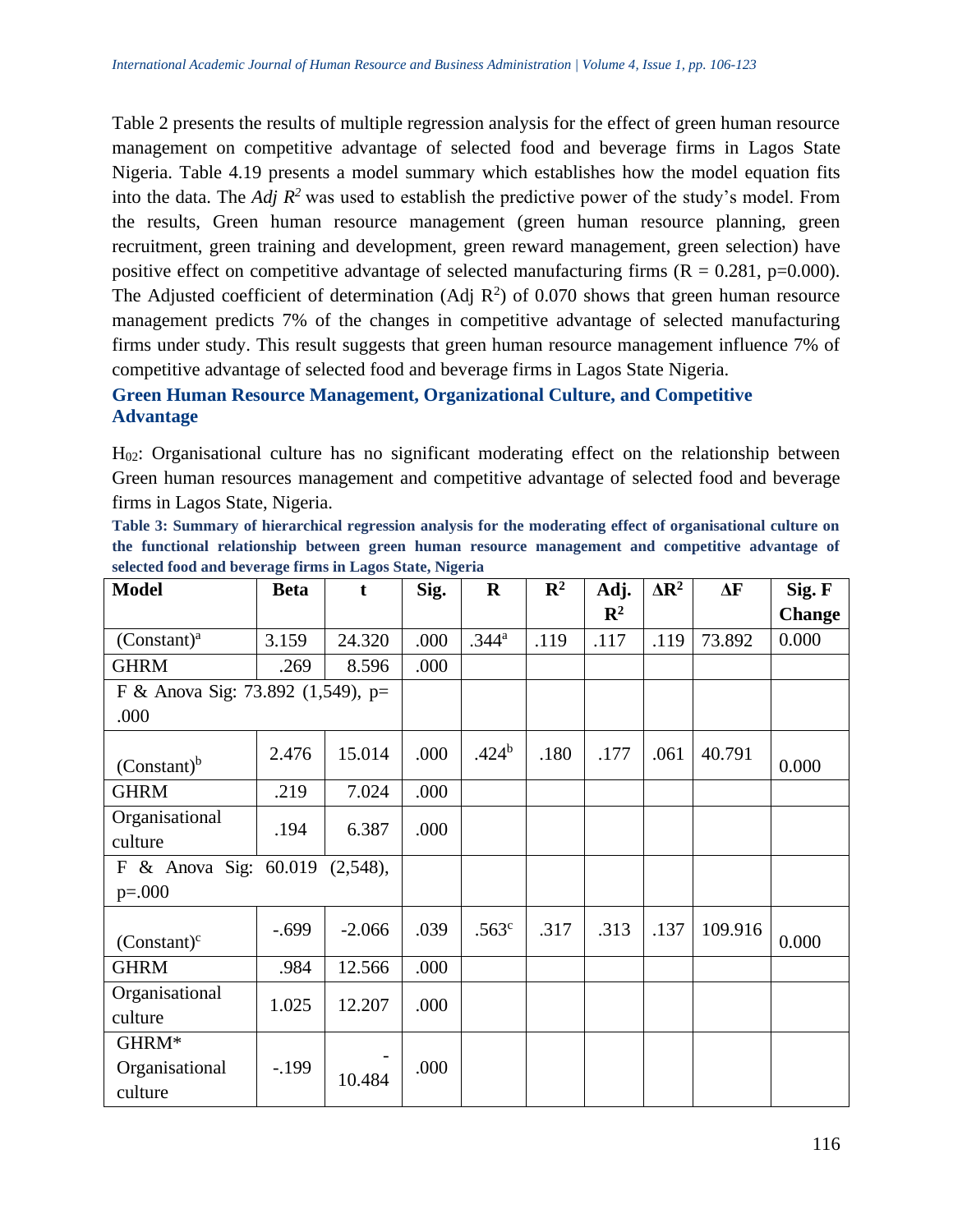a. Predictors: (Constant), Green human resource management b. Predictors: (Constant), Green human resource management, Organisational culture c. Predictors: (Constant), Green human resource management, Organisational culture, Green human resource management\*Organisational culture d. Dependent Variable: Competitive advantage **Source: Researcher's Field Survey Results (2022)**

Tables 3 presents hierarchical multiple regression results for the moderating effect of organisational culture on the interactions between green human resource management, and competitive advantage.

From table 3, Model 1 reveals that R= .344,  $R^2 = 0.119$ ,  $F(1,549) = 73.892$ , p= 0.000. The value of coefficient of determination,  $R^2$  indicates that 11.9% of the variation in the competitive advantage of selected food and beverage firms in Lagos State, Nigeria was explained by green human resource management. The explained variation in the interaction between green human resource management on competitive advantage was found to be significant at p-value of 0.000 which is below the accepted threshold of 0.05. The regression coefficients section in Table 3 shows that the coefficient and constants were both positive and statistically significant, given the p-value of 0.000. Hence, the model that establishes the effect of green human resource management on competitive advantage was expressed as follows;

CA = 3.159 + 0.269GHRM……………………………. Eq. (iia)

Where  $CA =$  Competitive Advantage

GHRM = Green human resource management

In the second step, a multiple regression involving green human resource management and organisational culture was introduced in the model as predictor variables and the results indicates that a change was experienced as  $R^2$  change is 0.061 implying that the regression model explains 17.7% of variations in competitive advantage. The F-statistics is 40.791 with a corresponding pvalue of  $0.000$  ( $p<0.05$ ) indicating that the effect is statistically significant. In addition, green human resource management have a coefficient of 0.219; t-statistic of 7.024, and a p-value of 0.000. This implies that green human resource management have positive and significant effect on competitive advantage of the of selected food and beverage firms in Lagos State, Nigeria. More so, a unit change in green human resource management will have a concomitant 0.219 change in organisational performance within a specified organization culture. The beta coefficient for organisational culture is 0.194; t-statistic of 6.387 and a corresponding p-value of 0.000. This implies that organisational culture has positive and statistically significant influence on competitive advantage of selected food and beverage firms in Lagos State, Nigeria. The result posits that a unit change in organisational culture would result in significant change in organisational performance of 0.194. The regression model is hence restated as follows;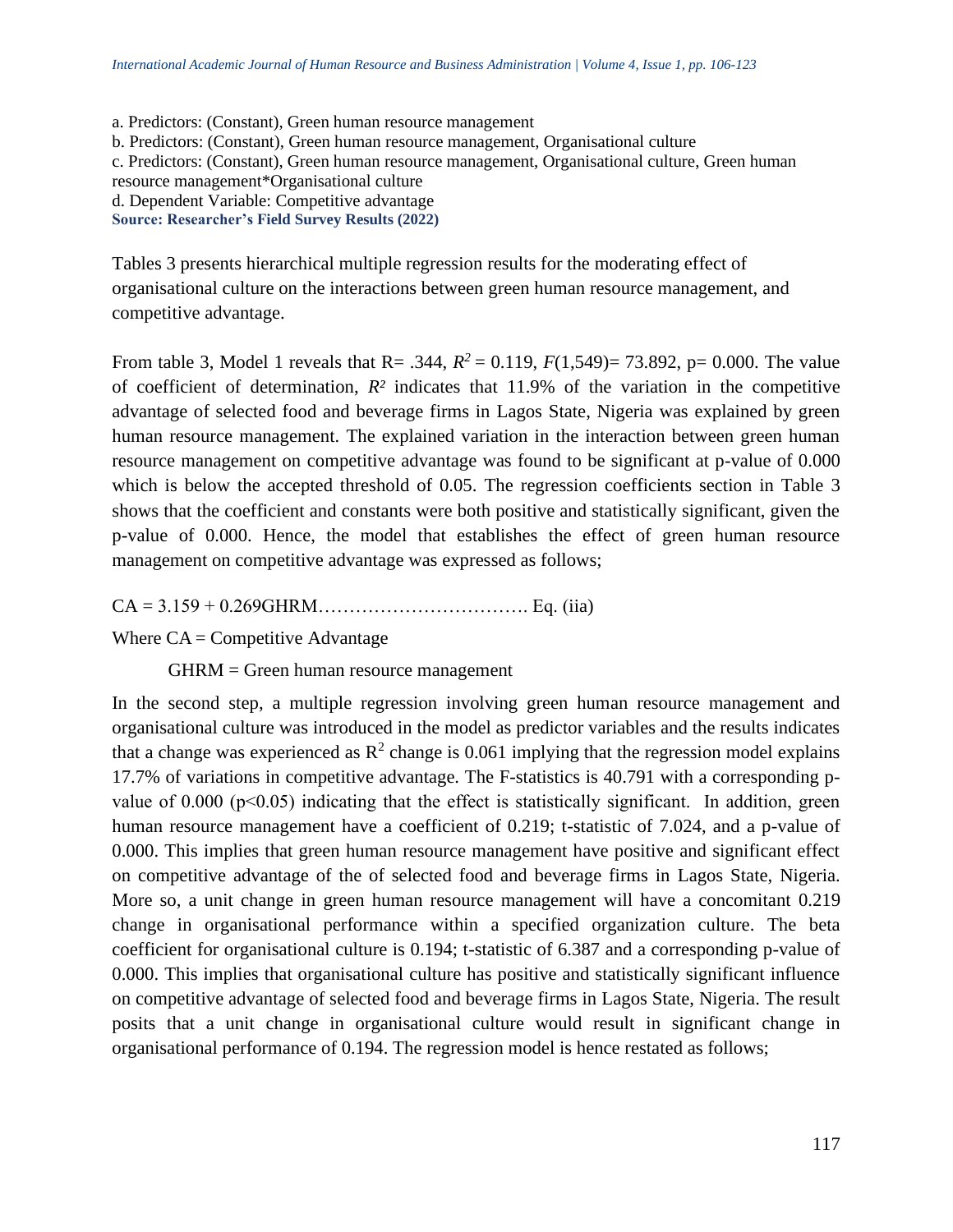CA = 2.317 + 0.219GHRM + 0.194OC …………………………………. Eq. (iib)

Where: CA= Competitive Advantage

GHRM= Green human resource management

 $OC = Organizational$  culture

The third step involved the introduction of interaction term of green human resource management\*organisational culture, using regression model. Result indicates that the R square change is 0.137, and F-change of 109.916 with a corresponding p-value of 0.000, implying that the interaction term of green human resource management\*organisational culture has a positive and significant influence on organisational performance of manufacturing firms in Lagos State, Nigeria  $(p<0.05)$ . Furthermore, the interaction term green human resource management\*organisational culture has a beta coefficient of -0.199 and a corresponding p-value of 0.000. Hence, this imply that organisational culture significantly moderates the functional relationship between green human resource management and organisational performance of manufacturing firms in Lagos State, Nigeria. The established regression equation from the result is stated as follows:

 $CA = -0.699 + 0.219 \text{GHRM} + 0.194 \text{OC} - 0.199 (\text{GHRM}^* \text{OC}) \dots \dots \dots \dots \dots \dots \dots \dots \text{Eq (iic)}$ Where:

 $CA =$ Competitive Advantage.

GHRM = Green human resource management

 $OC = Organizational$  culture

GHRM\*OC= Interaction term of green human resource management\*organisational

culture

The results posit that organisational culture has significant moderating effect on the functional relationship between green human resource management and organisational performance of manufacturing firms in Lagos State, Nigeria. Based on this result ( $\Delta R^2 = 0.137$ ,  $\beta = -0.199$ , Sig. F Change =  $0.000$ , this study rejects the null hypothesis eight  $(H<sub>0</sub>8)$  which state that organisational culture has no significant moderating effect on the relationship between green human resources management and organizational performance of selected food and beverage firms in Lagos State, Nigeria.

#### **Discussion**

The findings indicated that Green human resource management dimensions had significant effect on competitive advantage of selected food and beverage firms in Lagos State Nigeria.

Conceptually, firms will have competitive advantage when they outperform their competitors in the marketplace, Green human resource management help firms to outperform competitors through sustainable use of resources within the business organisations and enhancement of environmental sustainability. Empirically, the findings align with the work of Hristora and Stevceska (2020) who examined green human resource management in pursuit of sustainable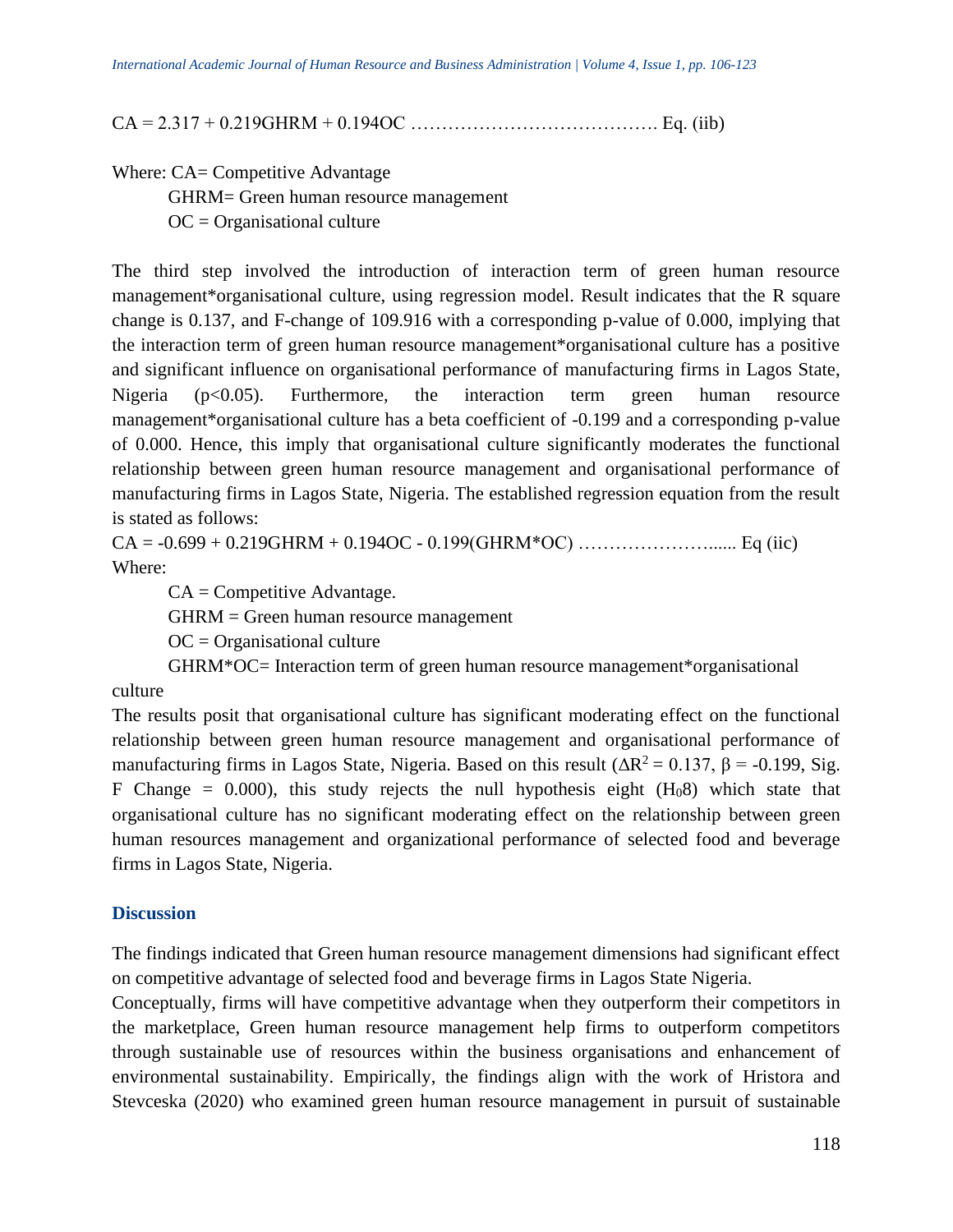competitive advantage. Findings suggest that in recent years enterprises are willing to implement green sustainable human resource management practices. Muisyo *et al*; (2022) examined the effect of the effect of green HRM practices on green competitive advantage of manufacturing firms the findings suggested that GHRM practices, which include recruitment and selection, training and development (green abilities); performance management and reward and compensation (green motivation); and employee involvement and leadership (green opportunities) have a significant positive effect on the firms' green competitive advantage. Aykan (2017) examined gaining a competitive advantage through green human resource management. It was observed that green human resource management affects competitive advantage. Eva *et al;* (2012) examined environmental human resource management and competitive advantage, Empirical evidence showed that companies with a high level of human resource environmental practices can benefit from the advantages in costs and differentiation derived from the implementation of pollution prevention technologies. Theoretically, the findings align with the intent of Dynamic capability theory in that the adoption of GHRM facilitates internal and external factors of business alignment thus reducing the unfavorable effects of environmental dynamism.

However, the second findings revealed that organisational culture had significant negative moderating effect on the relationship between Green human resources management and competitive advantage of selected food and beverage firms in Lagos State, Nigeria ( $(\Delta R^2 =$ 0.137,  $β = -0.199$ , Sig. F Change = 0.000).

Conceptually, organizational culture creates an environment in which operations of firms take place, Green HRM is part of this environment which is expected to facilitate performance. The adoption of sustainable environmental practices within the organizational culture is essential in shaping an organization's reputation and competitive advantage (Paillé *et al;* 2014; Tang *et al;* 2018). Empirically, the findings of the moderation of the effects of Green HRM on competitive advantage by organizational culture aligns with the works of other researchers, for example studies suggest that human behavior is largely responsible for the overall environmental deterioration, increasing water and air pollution, and depletion of natural resources, and so on which adds up to the climate change (Lehman & Gellar, 2004). Organizations efforts to ensure competitive advantage has resulted in the extensive adoption of an environmental management system (EMS) such as ISO 14001 certification (Masri & Jaaron, 2017; Rayner & Morgan, 2018), however how far organisations are able to infuse green components into their culture will determine whether such culture will facilitate competitive advantage or not. The findings of this study thus showed that food and beverages companies in Nigeria have not been able to create required internal environment or culture with needed green components that could make green human resource management practices ensure competitive advantage.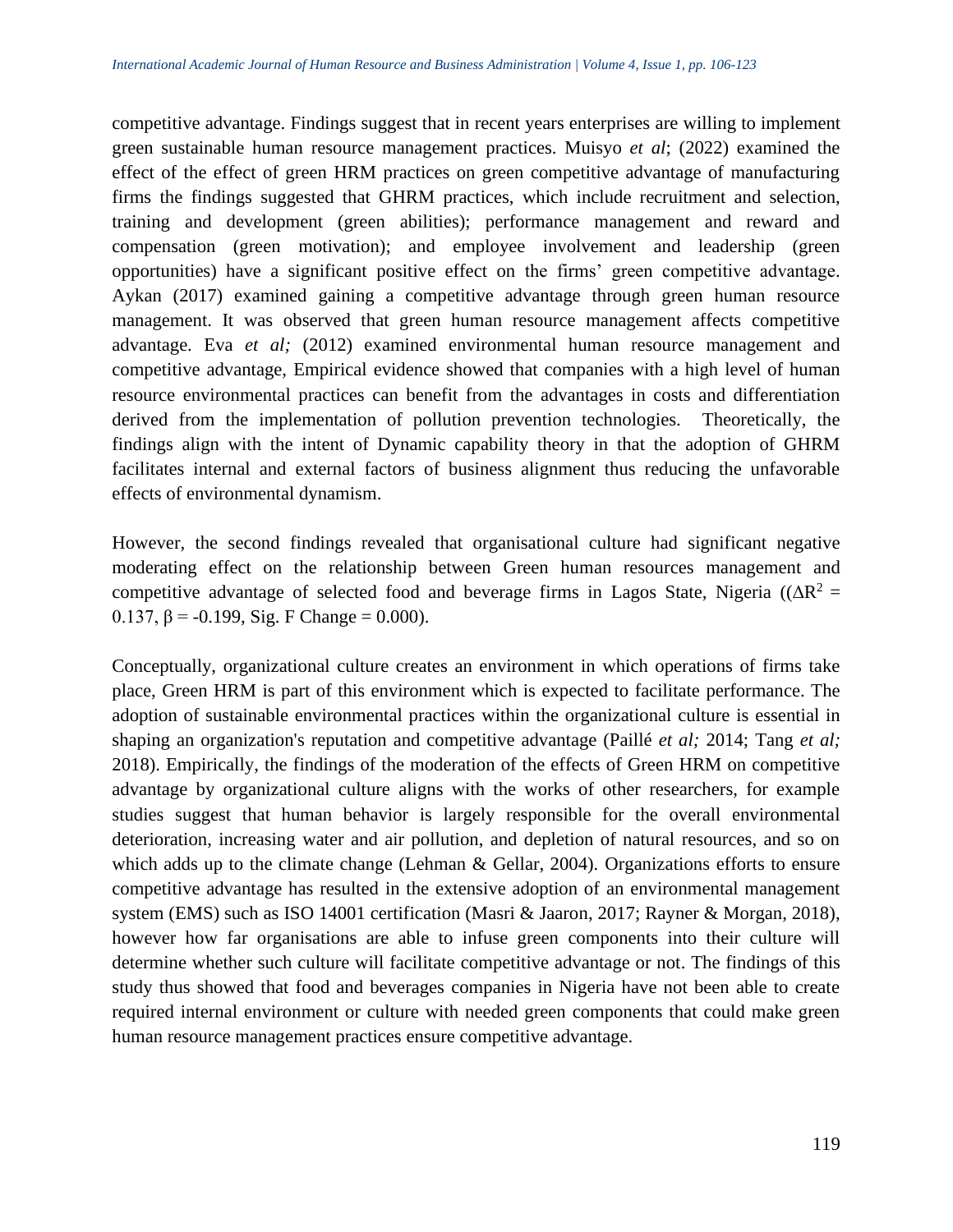## **RECOMMENDATIONS AND CONCLUSION**

Sequel to the findings from the study, the following recommendations are made;

- The study recommended that food and Beverage Company should implement business strategies that will not just reduce the cost of operation or differentiate their products from competitors but such strategies should involve green human resource model that could make the gains of the companies to be sustainable without harm to the environment.
- ii. An ESRC model which is Environmentally Sustainable Related Culture is recommended for each of the companies in the food and beverage industry, this culture helps to build the indices that create a green environment, and makes such indices to be more pronounced when they are already built. The indices comprise of green related values, beliefs, norm, attitude and behaviour buried in the fabrics of the organization and submerged in the personalities of the employees for everyday running of the organization, hence employees will not be struggling to align with green activities but they will easily live it out.

# **IMPLICATIONS FOR MANAGEMENT PRACTICE**

The outcomes of this study have revealed that green human resource management dimensions had significant effect on the competitive advantage of selected food and beverage manufacturing firm in Lagos State, Nigeria. This study helps the food and beverage companies to identify the key green human resource policies that will enhance maximization of overall competitive advantage. It provides adequate information on how food and beverage organisations in Nigeria can improve their overall performance through adoption of green human resource management creativities. Furthermore, the results of this study enlightens shareholders, boards of directors, management and other stakeholders in the food and beverage industry on the importance of fast response to green human resource policies and environmental business opportunities and challenges in improving overall organisational culture.

#### **REFERENCES**

- Afolaranmi, O. M., Oduyoye, O. O.& Asikhia, O. U. (2019). New Product Development and Competitive Advantage of Selected Companies in the Food and Beverages Industry in Lagos State, Nigeria. *International Journal of Advanced Research in Statistics Management and Finance*, 7(1): 158-166.
- Akinwale, Adepoju & Olomu, (2017) Government policy and performance of small and medium business management. *International Journal of Academic Research in Business and Social Sciences, 5(*2), 237-248.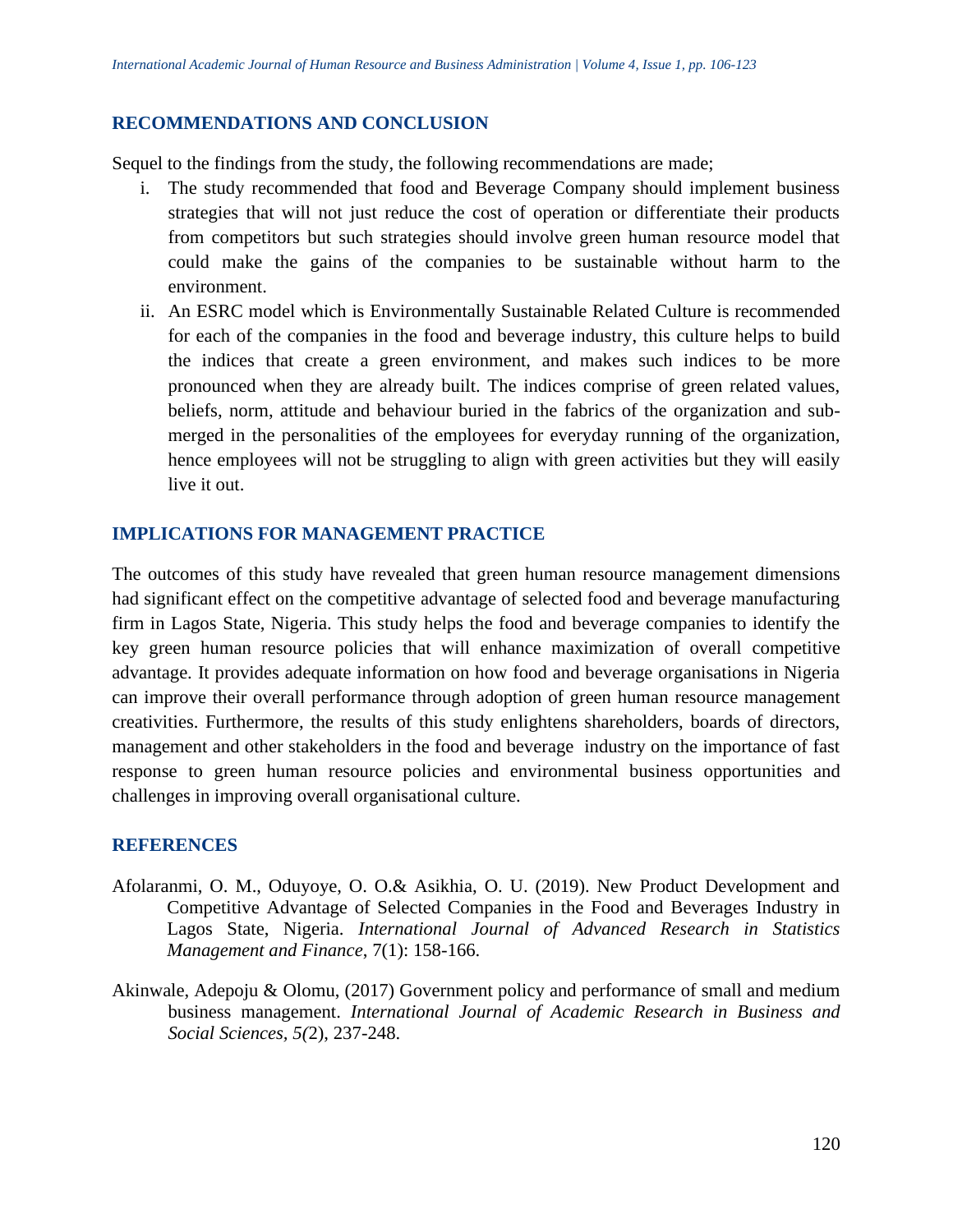- Ali, W. (2016). Understanding the Concept of Job Satisfaction, Measurements, Theories and its Significance in the Recent Organizational Environment: A Theoretical Framework. *Archives of Business Research*, 4(1).<https://doi.org/10.14738/abr.41.1735>
- Almada, L. & Borges, R. (2018). Sustainable Competitive Advantage Needs Green Human Resource Practices: A Framework for Environmental Management. *RAC, Rio de Janeiro*, 22(3): 424-442.
- Al-Swidi, A. K., Gelaidan, H. M., and Saleh, R. M. (2021). The joint impact of green human resource management, leadership and organizational culture on employees' green behaviour and organisational environmental performance. *Journal of Cleaner Production*, 316, [https://doi.org/10.1016/j.jclepro.2021.128112.](https://doi.org/10.1016/j.jclepro.2021.128112)
- Amida, O. A. Essien, E. A., & Olademeji, M.S. (2019). Business Innovation and Competitive Advantage in Nigerian Manufacturing Sector. *Emerging Markets Journal*, 9(2): 37-43
- Aranganathan, P. (2018). Green recruitment: A new-fangled approach to attract and retain talent. *International Journal of Business Management & Research*, 2(3), 69-76.
- Aykan, Ebru. (2017). Gaining a Competitive Advantage through Green Human Resource Management. 10.5772/intechopen.69703.
- Azar, J. & Ciabuschi, K. (2016) Firm resources and sustained competitive advantage. *Journal of management*, *17*(1), 99-120.
- Bisseker, T. (2014) Innovation in logistic services and the new business model. *International Journal of Physical Distribution & Logistics Management*. *30*(2), 170-183.
- Chaudhary, R. (2019). Green Human Resource Management and Employee Green Behavior: An Empirical Analysis. *Corporate Social Responsibility and Environment Management*, *27*(1),630–641.
- Damapour, F., & Aravind, D. (2011). Managerial innovation: conceptions, processes, and antecedents. *Management and Organizational Review, 8(*2), 72-80
- Egwakhe, A. J., Falana, R. B., Asikhia, O. U., & Magaji, N. (2020). Business Strategies and Competitive Advantage: Evidence from Flour Mill Companies in Lagos State, Nigeria. *Journal of Economics and Behavioral Studies*, 12(2(J), 17-26. [https://doi.org/10.22610/jebs.v12i2\(J\).3028](https://doi.org/10.22610/jebs.v12i2(J).3028)
- Eniola, A. A., & Entebang, H. (2014). SME firms performance in Nigeria: Competitive advantage and its impact. *International Journal of Research Studies in Management*, *3*(2), 75-86.
- Eva, K. W., Armson, H., Holmboe, E., Lockyer, J., Loney, E., Mann, K., & Sargeant, J. (2012). Factors influencing responsiveness to feedback: on the interplay between fear, confidence, and reasoning processes. *Advances in health sciences education: theory and practice*, 17(1), 15–26. https://doi.org/10.1007/s10459-011-9290-7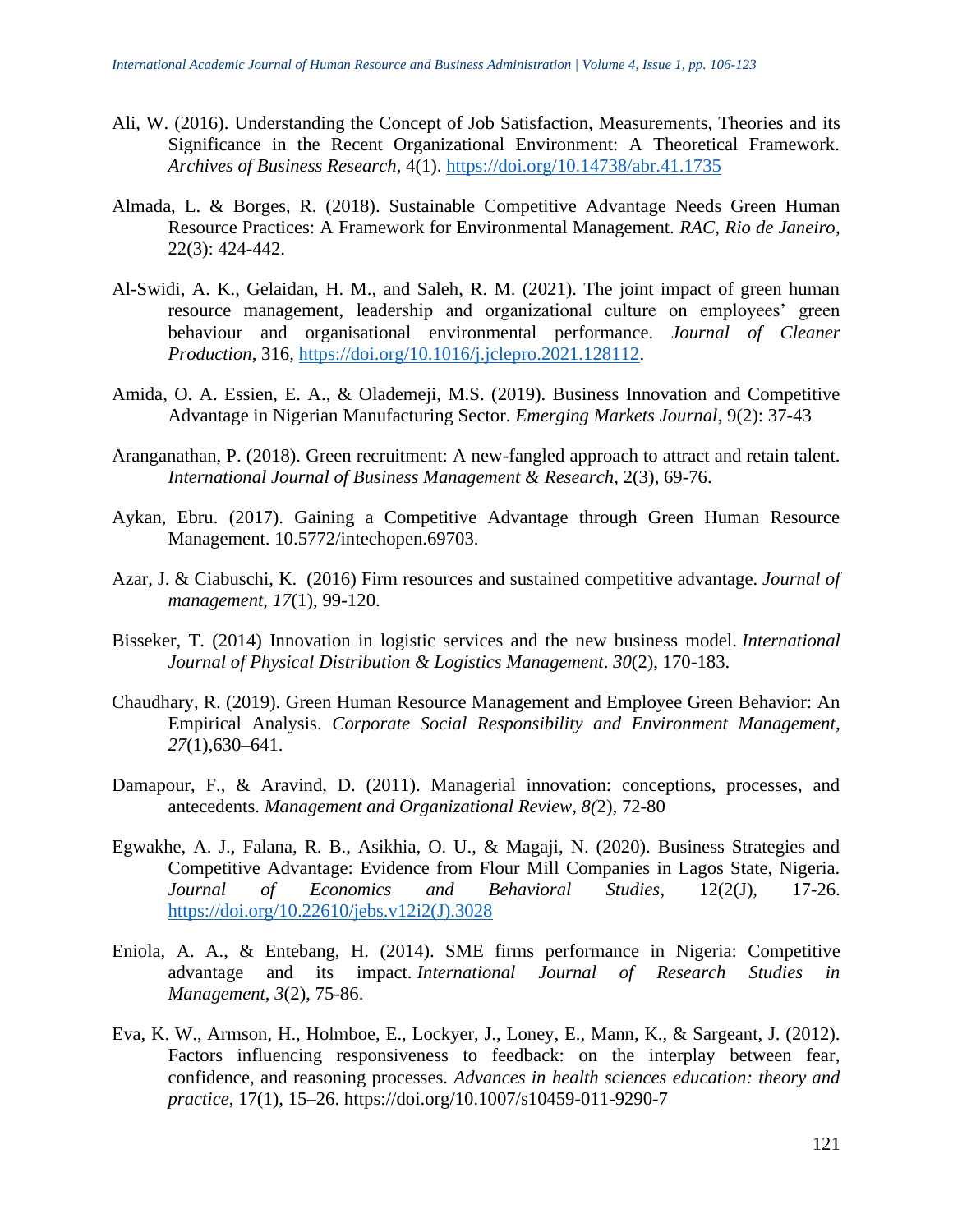- Friedrich, J. & Newman, H. (2018) Knowledge management: An organizational capabilities perspective *Journal of Management Information Systems, 18*, (1), 111-124.
- Guiyao, Yang, Yuan, Pascal, & Jin (2018). Green human resource management practices: scale development and validity. *Asia Pacific Journal of Human Resources*, 56(1), 31-55.
- Hadjri, M.I., Perizade, B., Zunaidah, & Farla, W. (2019). Green Human Resource Management, Green Organizational Culture, and Environmental Performance: *An Empirical Study. Proceedings of the 2019 International Conference on Organizational Innovation* (ICOI 2019).
- Halawi, A. & Wael-Zaraket, D. B. A. (2017). Impact of Green Human Resource Management on Employee Behavior. *Journal of Applied Business Research*, 2(1) 18- 34
- Hamod, and Majeed. (2021). Effect of green human resource management practices in enhancing sustainable competitive advantage: an exploratory study of a sample of hospitals. *PalArch's Journal of Archaeology of Egypt / Egyptology*, 18(7), 1169-1189.
- Hristova, S., & Stevceska-Srbinovska, D. (2020). "Green" HRM in pursuit of sustainable competitive advantage. *AICEI Proceedings*, 15(1). https://doi.org/10.5281/zenodo.4393537
- IMA (2021). *Concept of the Corporation*. Asia: John Day Company.
- Islam, M. M. & Uddin, R. (2015). Green HRM: Goal Attainment through Environmental. *The Journal of Nepalese Business Studies,* 9(1), 13 – 19
- Kathuku, A (2017). Examining the competitive structure of Turkish tourism industry in comparison with diamond model. *Journal of Procedia Social and Behavioral Sciences, 62,* 620-627.
- Lehman, Philip & Geller, E. Scott. (2005). Behavior Analysis and Environmental Protection: Accomplishments and Potential for More*. Behavior and Social Issues*. 13.
- Masri, Heba & Jaaron, Ayham. (2017). Assessing Green Human Resources Management practices in Palestinian manufacturing context: An empirical study. *Journal of Cleaner Production*. 143. 474-489.
- Muisyo, P.K., Su, Q., Hashmi, H.B.A., Ho, T.H. and Julius, M.M. (2022), "The role of green HRM in driving hotels' green creativity". *International Journal of Contemporary Hospitality Management*, 34(4): 1331-1352. [https://doi.org/10.1108/IJCHM-07-2021-](https://doi.org/10.1108/IJCHM-07-2021-0833) [0833](https://doi.org/10.1108/IJCHM-07-2021-0833)
- Muzammel Shah, (2019). Green human resource management: Development of a valid measurement scale. *Wiley Online Library of Business Srategy and the Environment,*  28(5), 771-785.

Nigeria Stock Exchange (2021)<https://ngxgroup.com/>